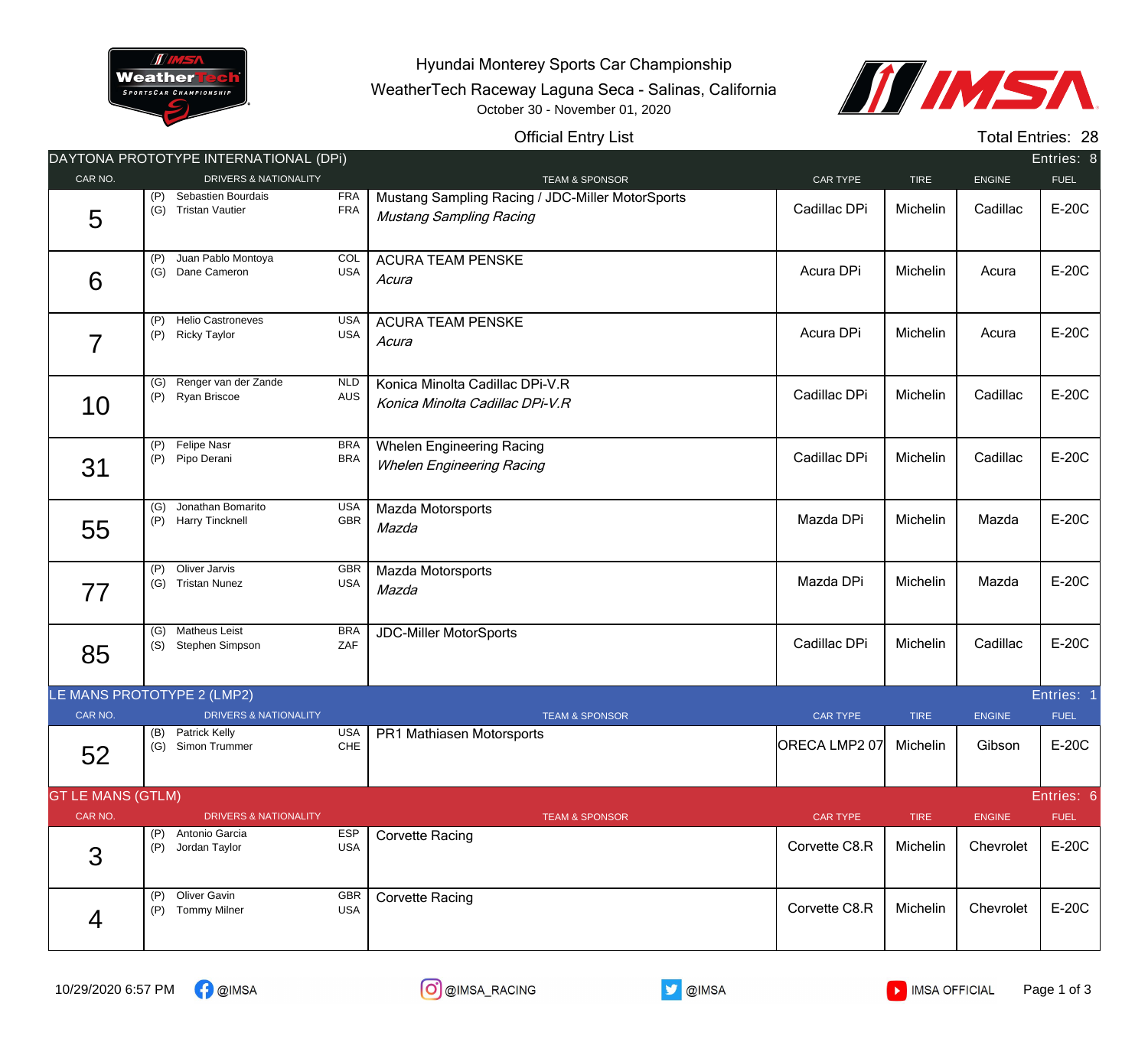| <b>GT LE MANS (GTLM)</b>               |            |                                                  |                           |                                                           |                                    |             |               | Entries: 6  |  |  |
|----------------------------------------|------------|--------------------------------------------------|---------------------------|-----------------------------------------------------------|------------------------------------|-------------|---------------|-------------|--|--|
| CAR NO.                                |            | <b>DRIVERS &amp; NATIONALITY</b>                 |                           | <b>TEAM &amp; SPONSOR</b>                                 | <b>CAR TYPE</b>                    | <b>TIRE</b> | <b>ENGINE</b> | <b>FUEL</b> |  |  |
| 24                                     |            | (G) Jesse Krohn<br>(P) John Edwards              | ${\sf FIN}$<br><b>USA</b> | <b>BMW Team RLL</b><br><b>BMW of North America</b>        | <b>BMW M8 GTE</b>                  | Michelin    | <b>BMW</b>    | E-20C       |  |  |
| 25                                     | (P)        | <b>Bruno Spengler</b><br>(G) Connor De Phillippi | CAN<br><b>USA</b>         | <b>BMW Team RLL</b><br><b>BMW of North America</b>        | <b>BMW M8 GTE</b>                  | Michelin    | <b>BMW</b>    | E-20C       |  |  |
| 911                                    |            | (P) Nick Tandy<br>(P) Fred Makowiecki            | GBR<br><b>FRA</b>         | Porsche GT Team                                           | Porsche 911<br><b>RSR-19</b>       | Michelin    | Porsche       | E-20C       |  |  |
| 912                                    | (P)        | Earl Bamber<br>(P) Laurens Vanthoor              | <b>NZL</b><br><b>BEL</b>  | Porsche GT Team                                           | Porsche 911<br><b>RSR-19</b>       | Michelin    | Porsche       | E-20C       |  |  |
| <b>GT DAYTONA (GTD)</b><br>Entries: 13 |            |                                                  |                           |                                                           |                                    |             |               |             |  |  |
| CAR NO.                                |            | <b>DRIVERS &amp; NATIONALITY</b>                 |                           | <b>TEAM &amp; SPONSOR</b>                                 | <b>CAR TYPE</b>                    | <b>TIRE</b> | <b>ENGINE</b> | <b>FUEL</b> |  |  |
| 12                                     |            | (S) Frankie Montecalvo<br>(G) Townsend Bell      | <b>USA</b><br><b>USA</b>  | AIM VASSER SULLIVAN                                       | Lexus RC F GT3                     | Michelin    | Lexus         | $E-10$      |  |  |
| 14                                     |            | (G) Jack Hawksworth<br>(S) Aaron Telitz          | <b>GBR</b><br><b>USA</b>  | AIM VASSER SULLIVAN                                       | Lexus RC F GT3                     | Michelin    | Lexus         | $E-10$      |  |  |
| 16                                     |            | (B) Ryan Hardwick<br>(P) Patrick Long            | <b>USA</b><br><b>USA</b>  | <b>Wright Motorsports</b><br>1st Phorm                    | Porsche 911<br>GT3R                | Michelin    | Porsche       | $E-10$      |  |  |
| 22                                     |            | (B) Till Bechtolsheimer<br>(S) Marc Miller       | GBR<br><b>USA</b>         | <b>Gradient Racing</b><br><b>Unit Nutrition</b>           | Acura NSX GT3                      | Michelin    | Acura         | $E-10$      |  |  |
| 23                                     |            | (S) lan James<br>(S) Roman De Angelis            | <b>USA</b><br>CAN         | <b>Heart Of Racing Team</b><br>The Heart of Racing        | <b>Aston Martin</b><br>Vantage GT3 | Michelin    | Aston Martin  | $E-10$      |  |  |
| 30                                     | (B)<br>(S) | Rob Ferriol<br><b>Spencer Pumpelly</b>           | <b>USA</b><br><b>USA</b>  | <b>Team Hardpoint</b><br>GridRival.com                    | Audi R8 LMS<br>GT <sub>3</sub>     | Michelin    | Audi          | $E-10$      |  |  |
| 44                                     | (G)        | Andy Lally<br>(B) John Potter                    | <b>USA</b><br><b>USA</b>  | <b>GRT Magnus</b><br>Flex Box                             | Lamborghini<br>Huracan GT3         | Michelin    | Lamborghini   | $E-10$      |  |  |
| 57                                     | (P)<br>(S) | Alvaro Parente<br>Misha Goikhberg                | <b>PRT</b><br><b>RUS</b>  | Heinricher Racing w/MSR Curb-Agajanian<br>Mobil 1 / TodaQ | Acura NSX GT3                      | Michelin    | Acura         | $E-10$      |  |  |
| 63                                     |            | (S) Cooper MacNeil<br>(G) Alessandro Balzan      | <b>USA</b><br>ITA         | Scuderia Corsa<br>WeatherTech                             | Ferrari 488 GT3                    | Michelin    | Ferrari       | $E-10$      |  |  |